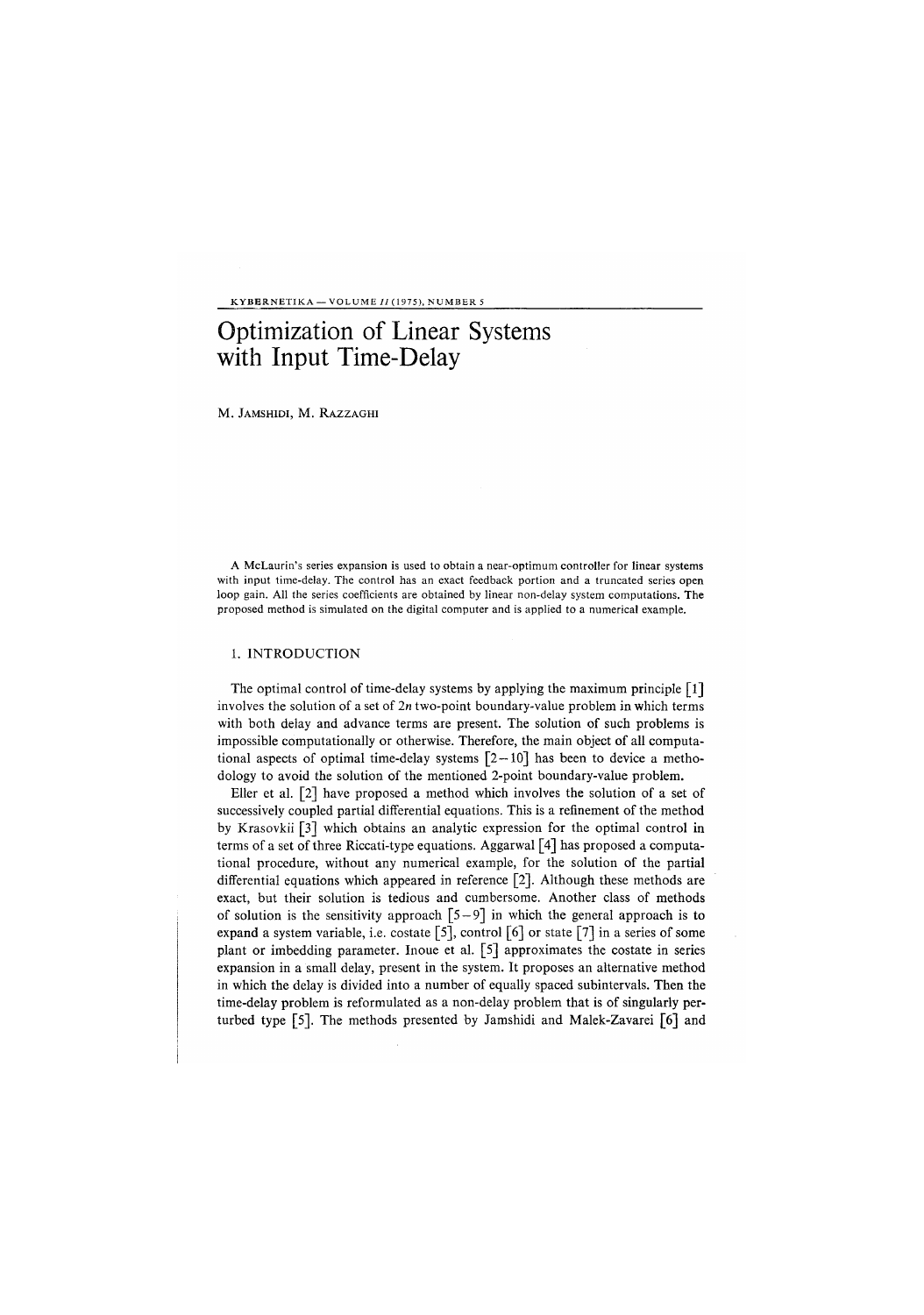376 Chan and Perkins [7] are also sensitivity approaches in which the system equation [6] or the two-point boundary value problem [7] are expanded in terms of an imbedding parameter. Another approach is considered by Jamshidi [8] in which a nonlinear time-delay system is expanded about a nominal state-control pair and the resulting linear time-delay system with time-varying coefficients is changed to a non-delay non-homogeneous system using the transformation developed by Bate [9]. The concept of coupling is expanded to time-delay systems by Jamshidi [10] in which the near-optimum control is obtained using the computations of decoupled, nondelay systems only.

In this paper, the classical sensitivity method of reference [6] is expanded to systems with input time-delay. The imbedding parameter is introduced in the system equation so that the delay term is eliminated when the parameter is set to zero. The near-optimum control thus obtained turns out to have an exact feedback term and a truncated forward term. The method is applied to a second-order system with input time-delay.

### 2. STATEMENT OF THE PROBLEM

Consider the following class of linear systems with input time-delay;

(1)  $\dot{x} = Ax + Bu + Cu(t - T),$ 

$$
u(t) = \alpha(t) , \quad t_0 - T \leqq t \leqq t_0 ,
$$

where  $x \in R_n$ ,  $u \in R_m$  are the state and control vectors, A, B and C are constant matrices of appropriate dimensions,  $\alpha(t)$  is the control's initial function,  $t_0$  is the initial process time and *T*is the time delay, assumed to be constant, but not necessarily small. A control vector  $u(t)$  should be obtained which would minimize a quadratic cost functional,

(2) 
$$
J = \frac{1}{2} \int_{t_0}^{t_f} (x'Qx + u'Ru) dt
$$

and satisfy the constraints of equation (l).

In equation (2), the matrix *Q* and matrix *R* are positive semi-definite and positivedefinite,  $t_f$  is the final process time assumed to be finite and a prime denotes vector transposition.

Consider the linear system with time delay,

(3) 
$$
dx(t, \varepsilon)/dt = Ax(t, \varepsilon) + Bu(t, \varepsilon) + \varepsilon Cu(t - T, \varepsilon)
$$

with the initial function  $\alpha(t)$  given in (1) and  $\varepsilon$ ,  $0 \le \varepsilon \le 1$ , is a scalar imbedding parameter. Note that for  $\varepsilon \to 0$ , the system becomes non-delay and when  $\varepsilon = 1$ , it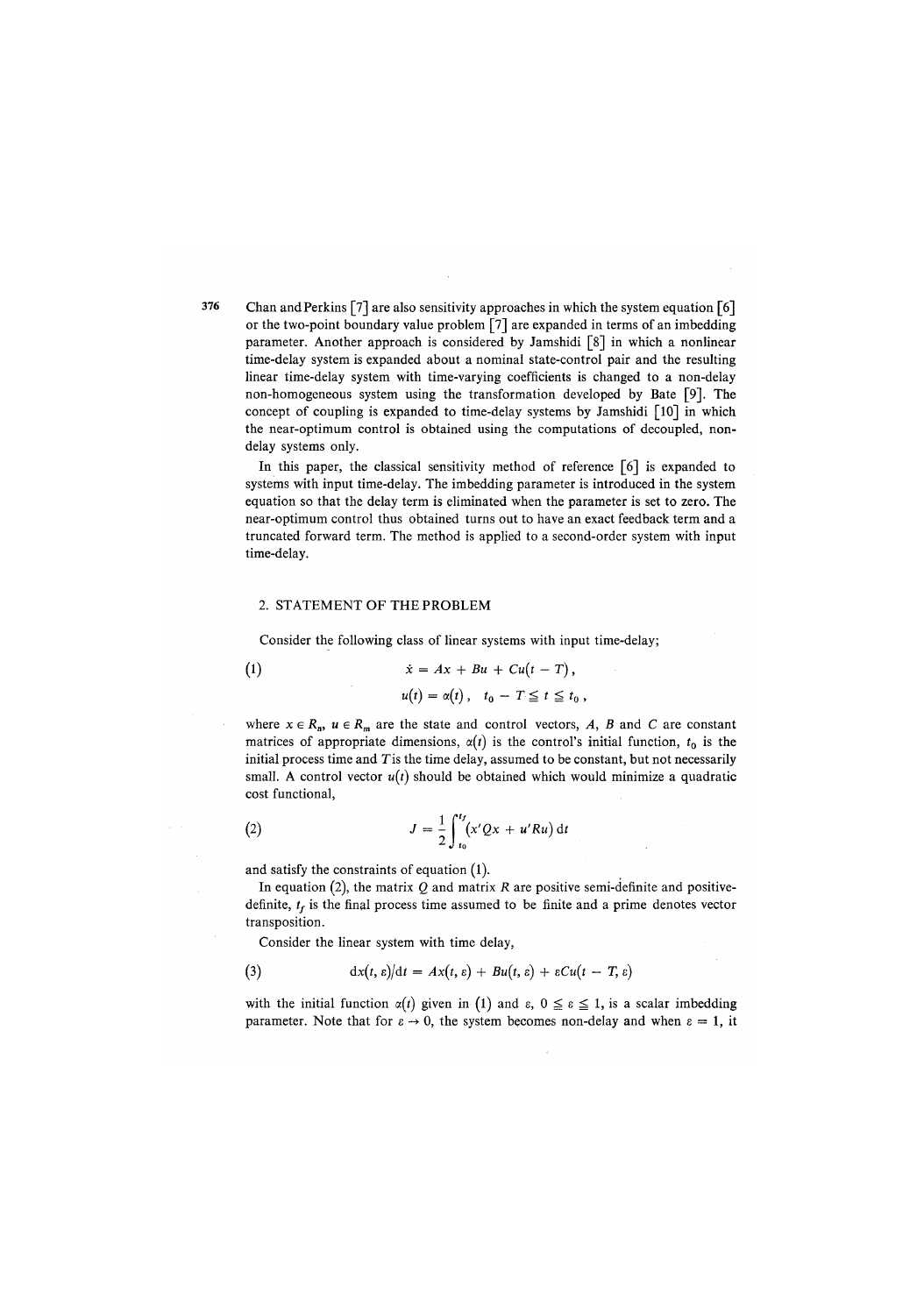represents the original plant given by equation (1). The problem is to find a near- 377 optimum control as an expansion in  $\varepsilon$  so that it satisfies (1) and approximately minimizes the cost functional (2). The infinite McLaurin's series expansion of the control function *u* is

(4) 
$$
u = \sum_{i=0}^{\infty} \varepsilon^{i} u^{(i)} / i!
$$

where  $u^{(i)} = \lim \partial^i u/\partial \varepsilon^i$  for  $i = 0, 1, 2, ...$  These coefficients are referred to as **e-0**  control sensitivity functions.

### 3. NEAR-OPTIMUM CONTROL

For the optimal-control problem considered above, the theory of the maximum principle for time-delay systems will be used. The necessary conditions for optimality are:

- (5)  $\dot{x} = H_p = Ax + Bu + \varepsilon Cu(t T),$
- (6)  $\dot{p} = -H_x$ ,
- (7)  $0 = H_u + H_v(s)|_{s = t+T}, t_0 \le t \le t_f T$

$$
= H_u, \quad t_f - T \leq t \leq t_f
$$

where  $v = u(t - T)$  and subscript denote gradients.  $H = \frac{1}{2}(x'Qx + u'Ru) +$  $+ p'\{Ax + Bu + \varepsilon Cu(t-T)\}\$ is the Hamiltonian function and p is the costate vector. The boundary conditions are given by (1) and  $P(t_f) = 0$ . Performing the necessary gradients (5) will be reduced to:

 $\mathcal{L}_{\mathrm{eff}}$ 

(8)  $\dot{x} = Ax + Bu + \varepsilon Cu(t - T),$  $\mathcal{L}^{\text{max}}$ 

 $- A'p$ 

$$
(9) \qquad \qquad \dot{p} = Qx - A'p \ ,
$$

- (10)  $0 = -Ru + B'p + \varepsilon C' p(t + T), t_0 \leq t \leq t_f T,$
- (11)  $= -Ru + B'p, t_f T \le t \le t_f.$

Calculating  $u$  from equations (10) and (11), and substituting in  $(8)$ , results in:

(12) 
$$
\dot{x} = Ax + (S_1 + \varepsilon^2 S_2) p(t) + \varepsilon S_{12} p(t + T) + \varepsilon S_{21} p(t - T),
$$

$$
t_0 \le t \le t_f - T,
$$

(13) 
$$
= Ax + S_1 p + \varepsilon S_{21} p(t-T), \quad t_f - T \leq t \leq t_f,
$$

$$
(14) \qquad \qquad \dot{p} = Qx
$$

where

$$
S_1 = BR^{-1}B'
$$
,  $S_{12} = BR^{-1}C'$ ,  $S_{21} = CR^{-1}B'$ ,  $S_2 = CR^{-1}C'$ .

 $\lambda$ 

'-,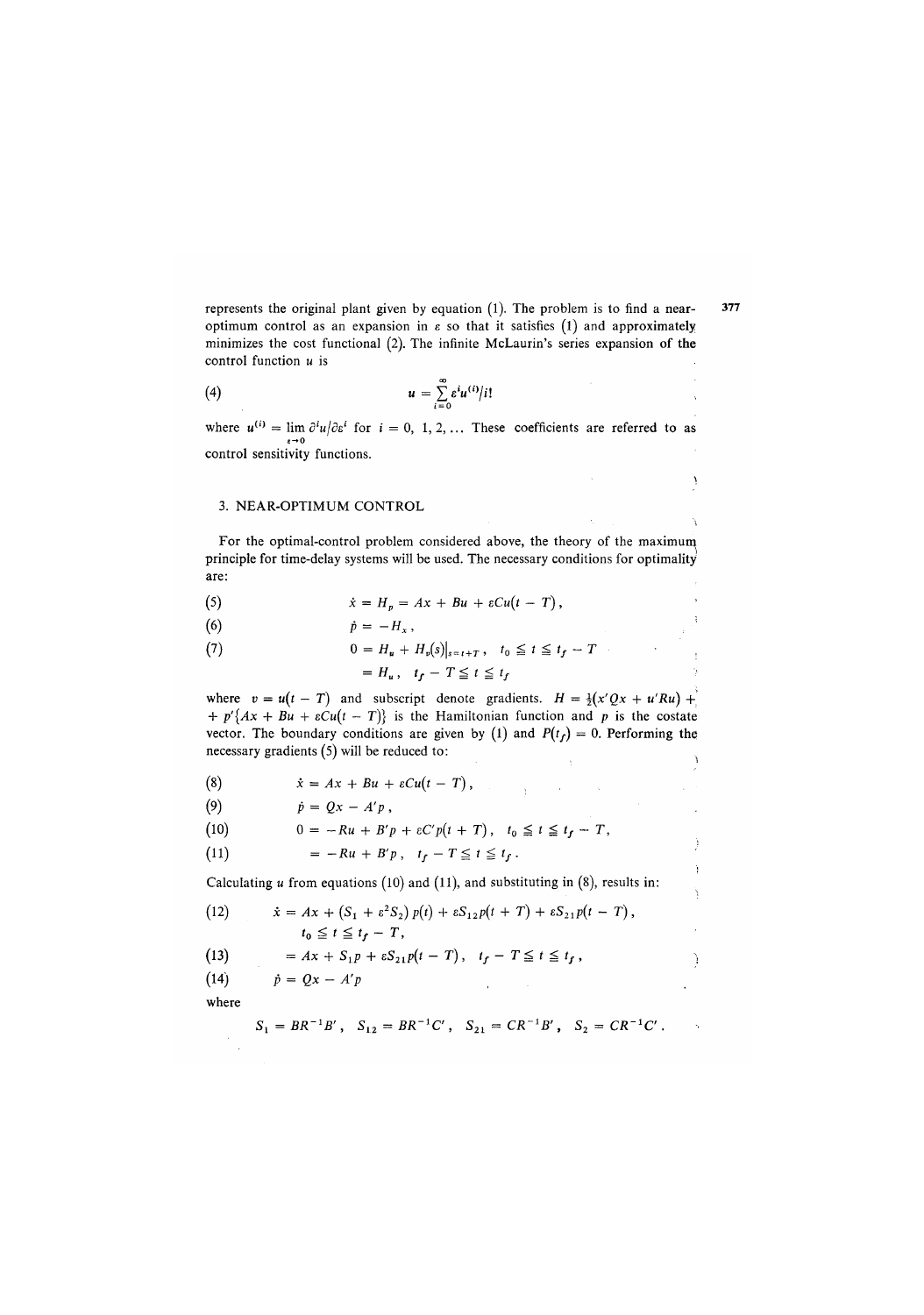378 The system of equations  $(12) - (14)$  represents a linear 2-point boundary value problem involving both delay and advance terms.

 $\sim$  Clearly, the coupling that exists between x and p and the fact that variables with *t, t – T* and  $t + T$  arguments are involved, make the solution of such problems impossible, both analytically and numerically. Hence the infinite-series expansion of the control given in *(*4) will be truncated up to the Ath term. The positive integer *N*  is the order of approximation of the resulting near-optimum control.

To find the series coefficients of  $(4)$ , differentiate equations  $(12) - (14)$  with respect to  $\varepsilon$  and let  $\varepsilon \to 0$ , i.e.

(15) 
$$
\dot{x}^{(1)} = Ax^{(1)} + S_1 p^{(1)}(t) + S_{12} p^{(0)}(t+T) + S_{21} p^{(0)}(t-T),
$$

$$
t_0 \le t \le t_f - T,
$$

(16) 
$$
= Ax^{(1)} + S_1 p^{(1)}(t) + S_{21} p^{(0)}(t - T), \quad t_f - T \leq t \leq t_f,
$$

(17) 
$$
\dot{p}^{(1)} = Qx^{(1)} - A'p^{(1)}, \quad p^{(1)}(t_f) = 0,
$$

where the superscript *i* denotes *i*th-order differentiation with respect to  $\varepsilon$ , evaluated as  $\varepsilon$  approaches zero. The zeroth order, i.e.  $\varepsilon \to 0$  corresponds to a nonretarded system whose solution can be easily found.

The system of equations  $(15) - (17)$  also represents a linear 2-point boundary value problem, with the difference that the delay and advance terms appear not as dependent variables, but rather as forcing functions resulting from zeroth-order terms  $x^{(0)}$ and  $p^{(0)}$ . The zeroth-order 2-point boundary-value problem is obtained by letting  $\varepsilon \to 0$  in (12) – (14), i.e.

(18) 
$$
\dot{x}^{(0)} = Ax^{(0)} + S_1 p^{(0)}, \quad x^{(0)}(t_0) = \alpha(t_0),
$$

(19) 
$$
\dot{p}^{(0)} = Qx^{(0)} - A'p^{(0)}, \quad p^{(0)}(t_f) = 0.
$$

The system of equations  $(18) - (19)$  is the well known state-regulator problem whose solution is [11]

(20) 
$$
\dot{x}^{(0)} = (A - S_1 K) x^{(0)}, \quad x^{(0)}(t_0) = x_0,
$$

(21) 
$$
p^{(0)} = -Kx^{(0)},
$$

(22) 
$$
u^{(0)} = -R^{-1}B'Kx^{(0)},
$$

where matrix  $K$  is the symmetric positive-semidefinite solution of the Riccati equation

 $\epsilon_{\rm{eq}}$ 

(23) 
$$
-A'K - KA + KSK - Q = \dot{K}, \quad K(t_f) = 0.
$$

Therefore, the solution of equation (23) will result in the zeroth-order terms which are the forcing functions of the lst-order 2-point boundary-value problem equations  $(15)$  -  $(17)$ .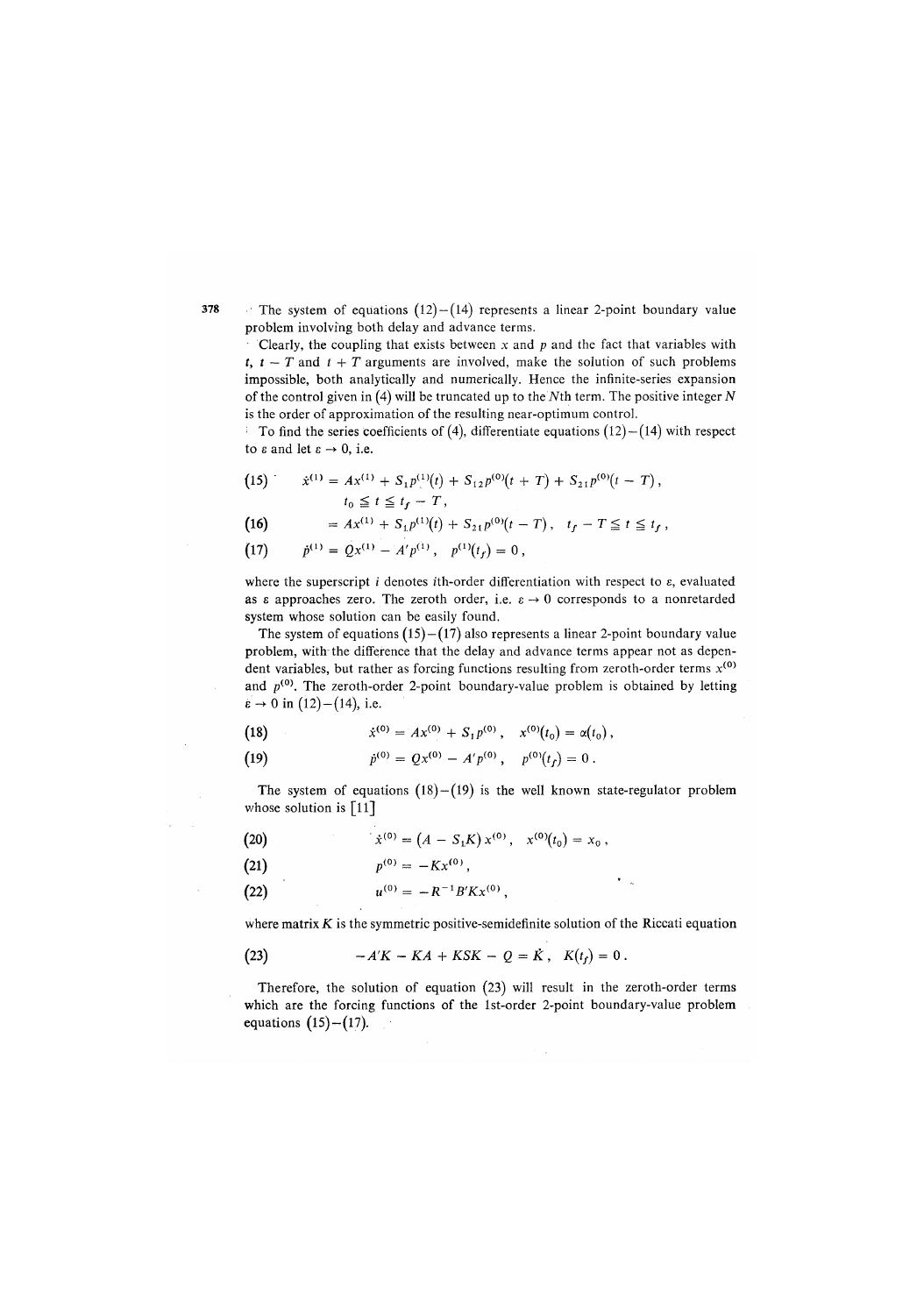The system of equations  $(15) - (17)$  can be transformed into an uncoupled system 379 by letting

(24) 
$$
p^{(1)} = -Kx^{(1)} + g_1, \quad \boxed{\phantom{0}}
$$

where *K* is the solution of equation (23) and  $g_1$  is an adjoint vector obtained by substituting equation (24) and its time derivative in equations  $(15)-(17)$ , and equating the coefficients of powers of  $x^{(1)}$ , i.e.

(25) 
$$
\dot{g}_1 = -(A - S_1 K)' g_1 - K \delta_1(t) - K \sigma_1(t), \quad t_0 \leq t \leq t_f - T,
$$

(26) = 
$$
-(A - S_1 K)' g_1 + K \sigma_1(t)
$$
,  $t_f - T \leq t \leq t_f$ 

where

$$
g_1(t_f) = 0, \quad \delta_1(t) = S_{12} p^{(0)}(t+T), \quad \sigma_1(t) = S_{21} p^{(0)}(t-T).
$$

By comparing equations (21) and (24), it follows that  $g_0 = 0$ . The coefficient  $u^{(1)}$ is then easily obtained by  $(10)$  and as:

(27) 
$$
u^{(1)} = -R^{-1}B'(Kx^{(1)} - g_1) + R^{-1}C'p^{(0)}(t+T) =
$$

(28) 
$$
= -R^{-1}B'(Kx^{(1)} - g_1),
$$

where  $x^{(1)}$  is obtained from

(29) 
$$
x^{(1)} = Ax^{(1)} - S_1Kx^{(1)} + \delta_1(t) + \sigma_1(t), \quad t_0 \leq t \leq t_f - T,
$$

(30) = 
$$
Ax^{(1)} - S_1Kx^{(1)} + S_1g_1 + \delta_1(t), \quad t_f - T \le t \le T.
$$

Similarly for the ith-order sensitivity terms, the following equations can be obtained:

(31) 
$$
\dot{x}^{(i)} = (A - S_1 K) x^{(i)} + S_1 g_i + \delta_i(t) + \sigma_i(t), \quad t_0 \leq t \leq t_f - T,
$$

(32) = 
$$
(A - S_1 K) x^{(i)} + S_1 g_i + \sigma_i(t)
$$
,  $t_j - T \le t \le t_f$ ,  
and

(33) 
$$
u^{(i)} = -R^{-1}B'(Kx^{(i)} - g_i) - R^{-1}C'(Kx^{(i-1)} - g_{i-1})|_{t+T},
$$

$$
t_0 \leq t \leq t_f - T,
$$

(34) 
$$
= -R^{-1}B'(Kx^{(i)} - g_i), \qquad t_f - T \le t \le t_f,
$$

where

(35) 
$$
\dot{g}_i = -(A - S_1 K)^r g_i - K \delta_i(t) - K \sigma_i(t), \quad t_0 \le t \le t_f - T,
$$
  
\n(36)  $= -(A - SK)^r g_i + K \sigma_i(t), \quad t_f - T \le t \le t_f,$ 

and  $\left( \begin{array}{ccc} 0 & 0 & 0 \\ 0 & 0 & 0 \\ 0 & 0 & 0 \end{array} \right)$ 

$$
\delta_i(t) = S_{12} p^{(i-1)}(t+T), \qquad \qquad \beta_i(t) = S_{21} p^{(i-1)}(t-T).
$$

*,* 

 $\bar{t}$ 

Ń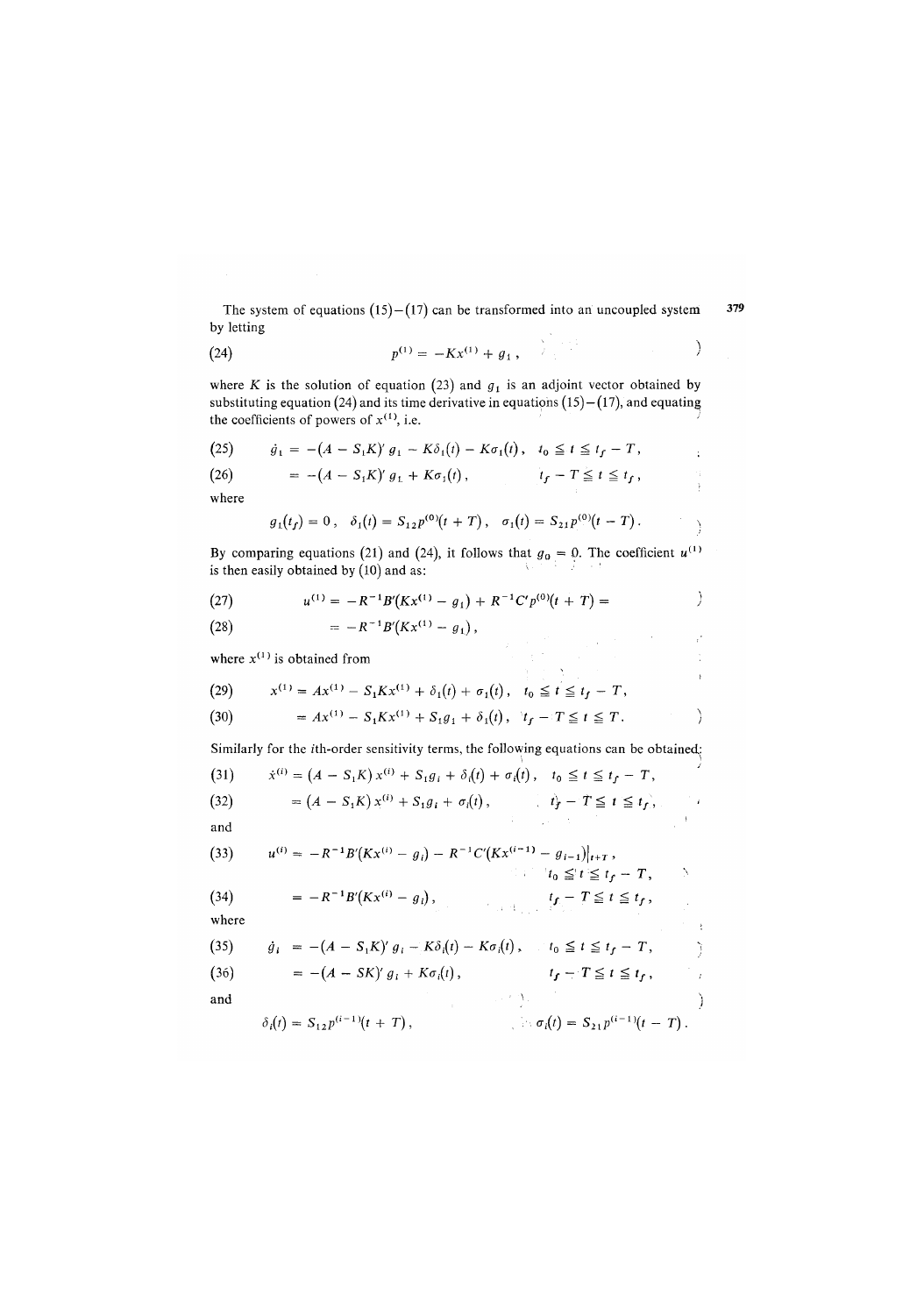**380** The substitution of  $U^{(i)}$ , obtained in (33), into (4) results in

$$
(37) \qquad u = \sum_{i=0}^{\infty} -R^{-1}B'\frac{\varepsilon^{i}}{i!}(Kx^{(i)} - g_{i}) + \sum_{i=1}^{\infty} -R^{-1}C'\frac{\varepsilon^{i}}{i!}(Kx^{(i-1)} - g_{i-1})|_{t+T},
$$
\n
$$
t_{0} \le t \le t_{f} - T,
$$
\n
$$
(38) \qquad -\sum_{i=0}^{\infty} -B^{-1}B'\frac{\varepsilon^{i}}{i}(Kx^{(i)} - g_{i}) + \sum_{i=0}^{n} \sum_{i=0}^{n} \varepsilon^{i}Kx^{(i)}.
$$

$$
(38) \qquad = \sum_{i=0}^{\infty} -R^{-1}B' \frac{e}{i!} (Kx^{(i)} - g_i), \quad t_f - T \leq t \leq t_f.
$$

Note that for the interval  $t_0 \leq t \leq t_f - T$  the second summation evaluated at advanced time has been obtained previously and first series of  $(37) - (38)$  is nothing but the infinite-series expansion of x. Thus equations  $(37) - (38)$  reduced to

$$
\text{(39)} \qquad u = -R^{-1}B'Kx + \sum_{i=1}^{\infty} R^{-1}B' \frac{e^i}{i!} g_i - \sum_{i=1}^{\infty} R^{-1}C' \frac{e^i}{i!} (Kx^{(i-1)}(t+T) -
$$

$$
- g_{i-1}(t+T)), \quad t_0 \leq t_f - T,
$$

(40) 
$$
= -R^{-1}B'Kx + R^{-1}B'\sum_{i=1}^{n}\frac{\varepsilon}{i!}g_i, \quad t_f - T \leq t \leq t_f.
$$

The control u as represented by  $(39) - (40)$  is exact; however, in actual design situations, infinite sums cannot be obtained. A near-optimum control is obtained by truncating the series in  $(39) - (40)$  after Nth terms,

(41) 
$$
u \simeq -R^{-1}B'Kx + \sum_{i=1}^{N} \frac{\varepsilon^{i}}{i!} \gamma_{i}(t)
$$

(42) 
$$
\simeq -R^{-1}B'Kx + \sum_{i=1}^{N} \frac{\varepsilon^{i}}{i!} R^{-1}B'g_{i}(t) ,
$$

where  $\gamma_i(t)$  follows from (39).

Fig. 1 shows a flow chart for the computational procedure of the method.

# 4. NUMERICAL EXAMPLE

The proposed method is applied to the following linear second-order time-delay system,

 $\lambda$ 

(43) 
$$
\dot{x} = Ax + Bu + Cu(t - 0.1)
$$

with initial conditions,

(44) 
$$
x(0) = x_0 = [2 \t 1],
$$

$$
u(t) = -1.0, -0.1 \le t \le 0,
$$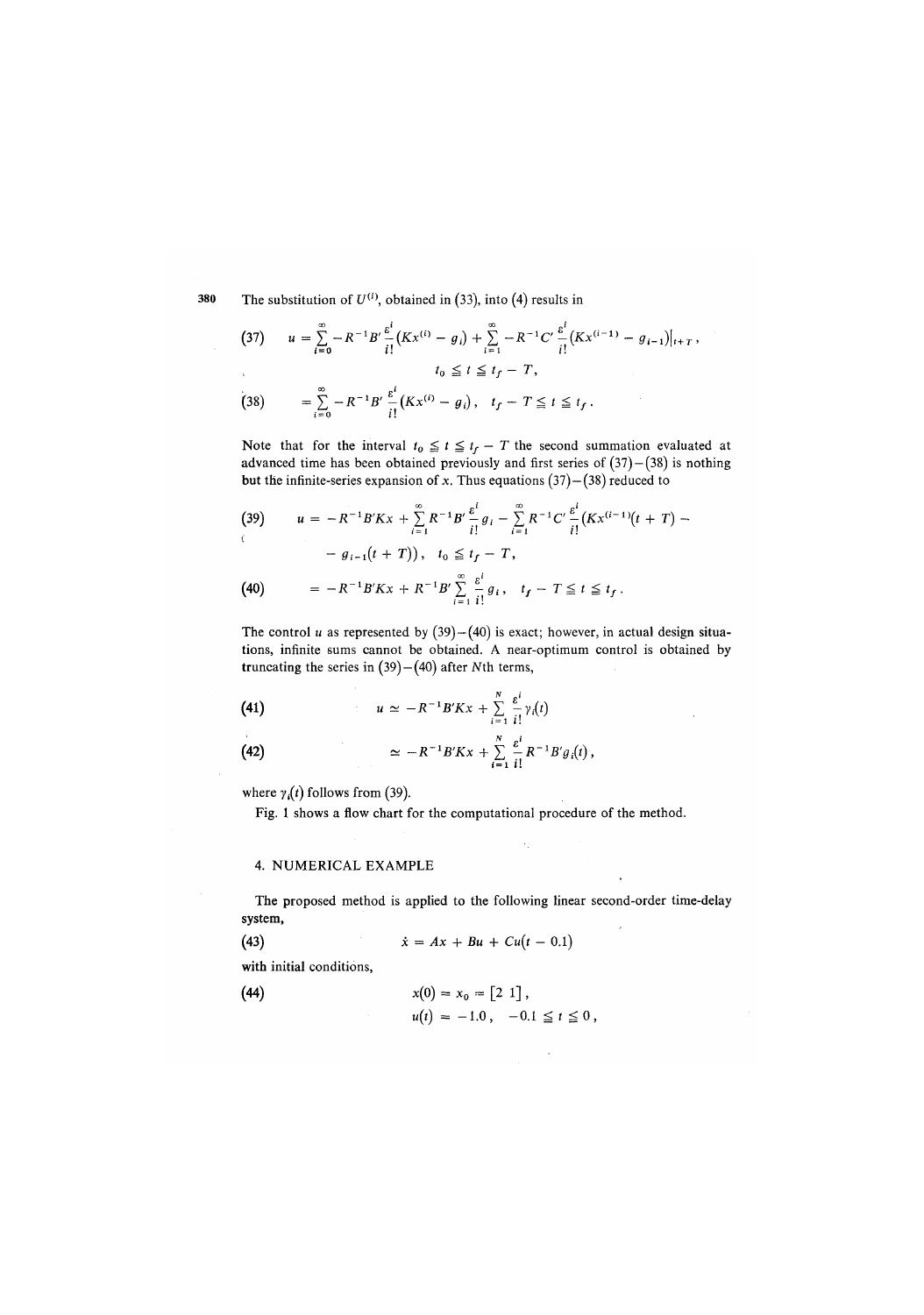

Fig. 1.

where the matrices are:

$$
A = \begin{bmatrix} -1 & 0 \\ 0 & -2 \end{bmatrix}, \quad B = \begin{bmatrix} 1 \\ 0 \end{bmatrix}, \quad C = \begin{bmatrix} 1 \\ 1 \end{bmatrix}.
$$

It is required to find an optimal control  $u(t)$ ,  $0 \le t \le 1$ , satisfying (43) – (44) and minimizing a quadratic cost function,

(45) 
$$
J = \frac{1}{2} \int_0^1 (x'Qx + u^2) dt
$$

where  $Q = 2I_2$ . The application of the method proposed in Fig. 1, calls for the optimal solution of the zeroth-order system, i.e. when  $\varepsilon \to 0$  for

$$
(46) \qquad \qquad \dot{x} = Ax + Bu + \varepsilon Cu(t - 0.1)
$$

381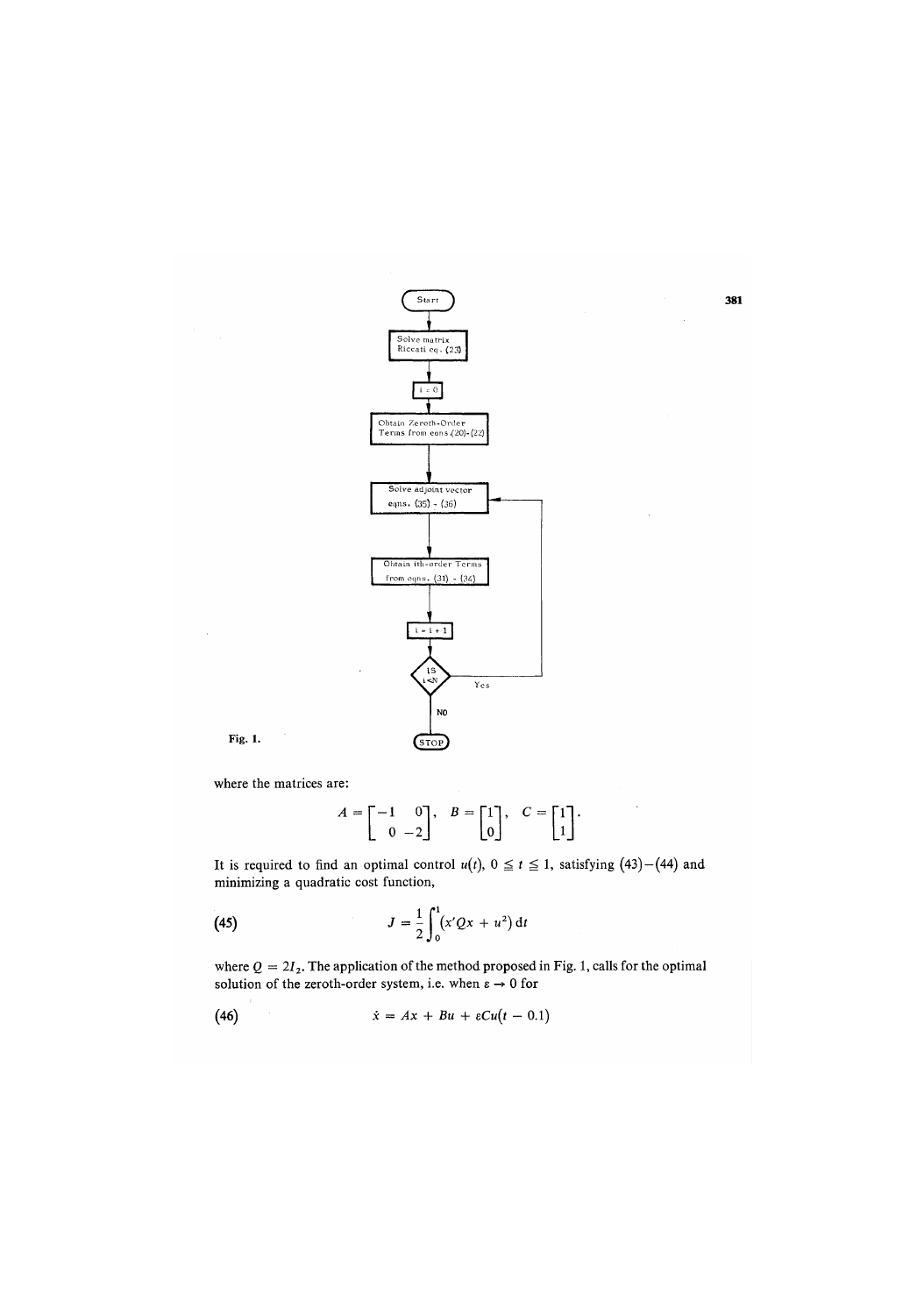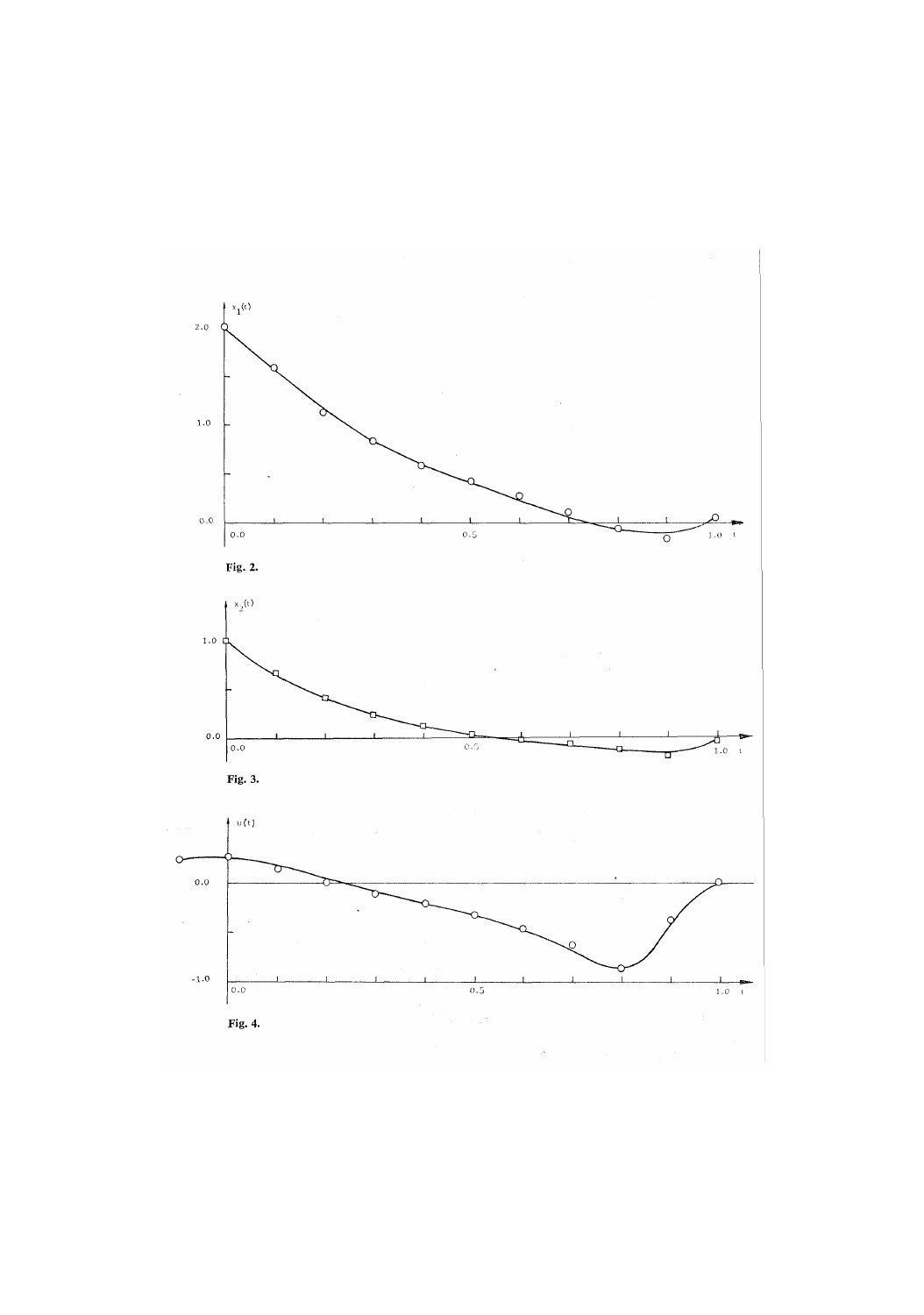(47) 
$$
\dot{x}^{(0)} = Ax^{(0)} + Bu^{(0)}.
$$

The optimal control of *(*45) and *(*47) is the well known linear state regulator [11] which calls for the solution of the matrix Riccati equation *(*23). The solution of this equation is obtained using the method proposed by Razzaghi and Flower [12] in which the Riccati matrix is obtained by solving differential equations in terms of the partitioned transition matrix of system

(48) 
$$
\begin{bmatrix} \dot{x} \\ \dot{p} \end{bmatrix} = \begin{bmatrix} A & S_1 \\ -Q & -A' \end{bmatrix} \begin{bmatrix} x \\ p \end{bmatrix}.
$$

The resulting Riccati matrix can analytically be obtained:

(49) 
$$
K(t) = \begin{bmatrix} \frac{1-t}{2-t} & 0 \\ 0 & \frac{1}{4}(1 - e^{4(t-1)}) \end{bmatrix}
$$

Hence the zeroth-order term state, costate and control are given below,

(50) 
$$
x^{(0)}(t) = \begin{bmatrix} -4 \\ t-2 \\ e^{-2t} \end{bmatrix}, \quad p^{(0)}(t) = \begin{bmatrix} \frac{4(t-1)}{(t-2)^2} \\ \frac{4}{t} (e^{-2t} - e^{2(t-2)}) \end{bmatrix}
$$

and

or

$$
u^{(0)}(t) = 4(t-1)/(t-2)^2.
$$

The remaining steps of the computation as outlined by the flow-chart in Fig. 1 are done by the digital computer (IBM 370/135). The states and control as functions of time are shown in Figures 2 through 4.

## 5. CONCLUSIONS

A near-optimum control for linear systems with input time delay is obtained in this paper. The control has an exact feedback and approximate forward portion. For all orders of approximations, only one Riccati equation must be solved and the new approximation needs only the previous terms, rather than all the previous history as in some near-optimization techniques such as differential dynamic programming. The method seems to be attractive computationally and can be easily extended to nonlinear and time-varying systems.

383